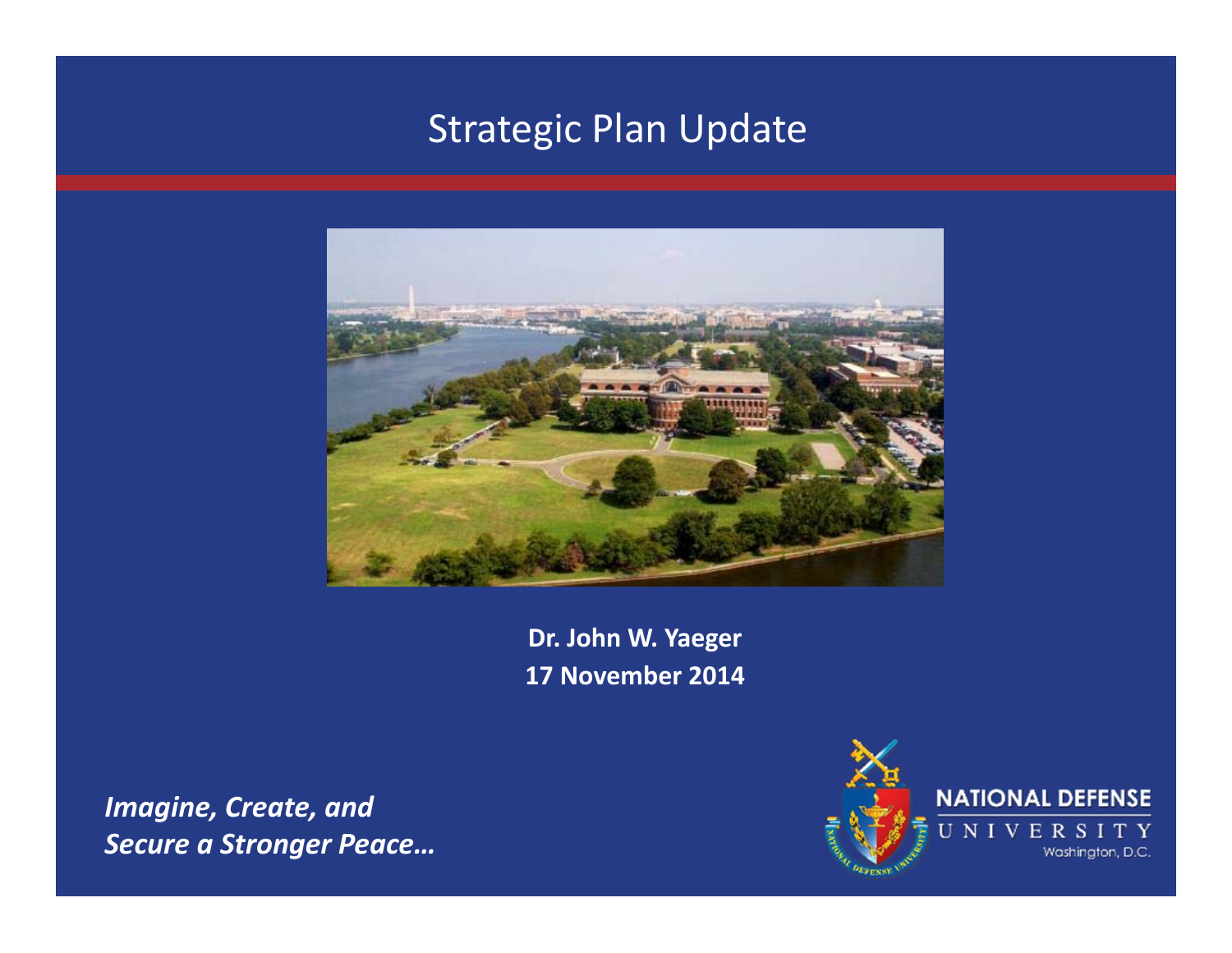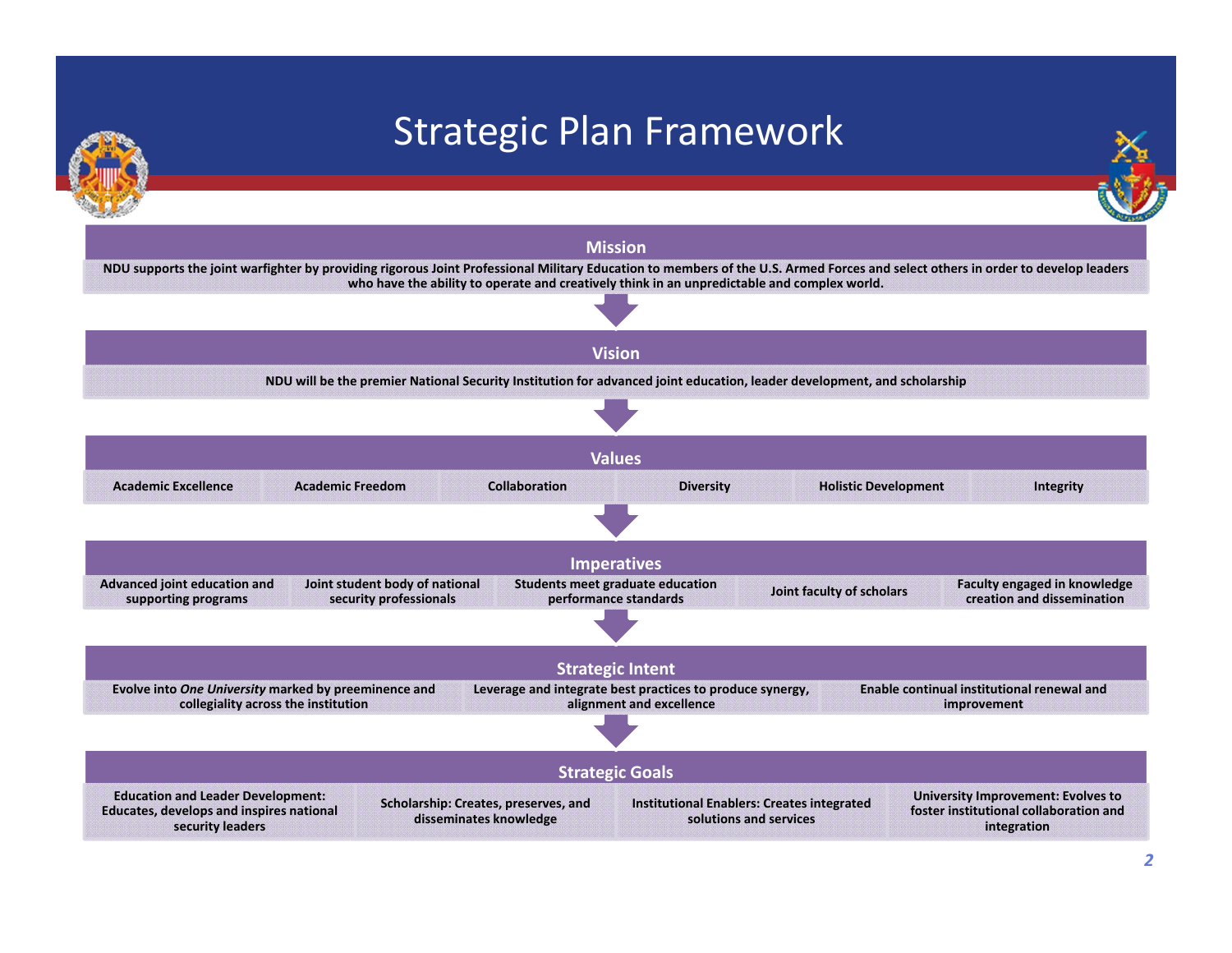

#### Strategic Plan Framework



**Education and Leader Development: Educates, develops, and inspires national security leaders**

**Goal**

**Academic programs enable graduates to lead effectively in <sup>a</sup> rapidly changing global security environment.**

**Graduates employ innovative, critical, open, and systems thinking.**

**GoalScholarship: Creates, preserves, and disseminates knowledge**

**Values and promotes scholarship to drive leader development for national and international security.**

**PRESENT EXECUTES THE EXECUTE IS NAMED IN THE EXECUTE OF THE EXECUTE IS A <b>PRESENT OF THE EXECUTE IS A PRESENT OF THE EXECUTE IS A PRESENT OF THE EXECUTE OF THE EXECUTE OF THE EXECUTE IS A <b>PRESENT OF THE EXECUTE IS A Fosters a reputation for excellence in scholarship that attracts and staff of national and international prominence.**

**DATE Develops and maintains an open, inclusive, and transparent educational environment of enterprise‐wide collaboration, academic freedom, and diversity that supports the pursuit of excellence in scholarship.**

**Promotes awareness of, and access to, NDU scholarship and expertise across the institution and key stakeholders.**

**Institutional Enablers:Creates integrated solutions and services**

**Goal**

**Workforce is recognized for excellence in thought leadership and their profession.**

**Allocates and manages resources effectively, efficiently, and transparently to achieve excellence in mission success.**

**Information and educational technology resources systems are integrated, robust, accessible, and enterprise‐wide.**

**Library and information resources are integrated, robust, accessible, and enterprise‐wide.**

**institutional collaborationand integration**

**Leads in the transformation/evolution of joint professional military education for 2020 and beyond.**

**Values and promotes an institutional environment andculture of trust and openness.**

**Continually pursues institutional and academic excellence via institutional improvement and renewal.**

*3*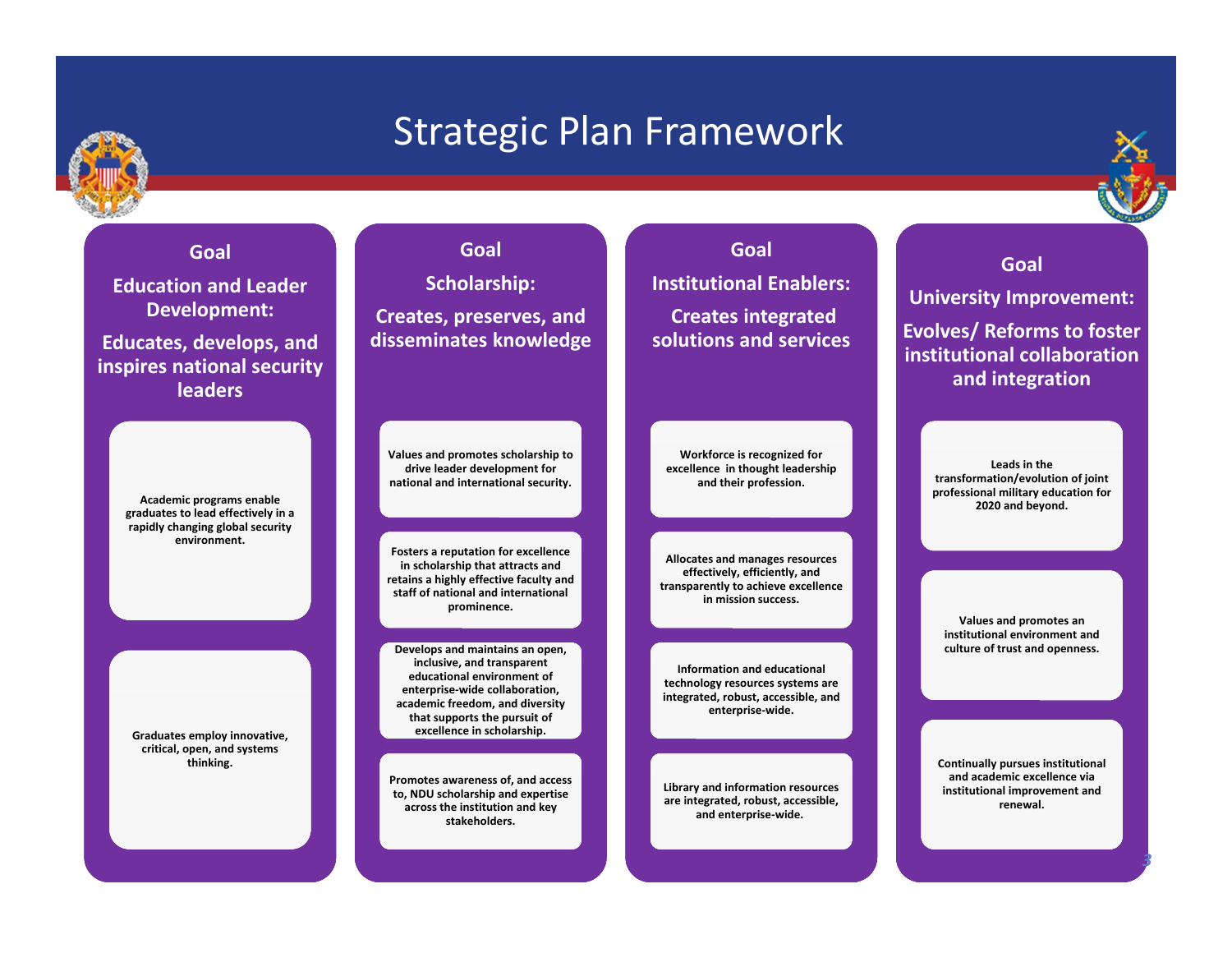

# Goal One: Education and Leader Development



**NDU educates, develops, and inspires national security leaders of wisdom, character and strength who are ready to meet the needs of the nation.**

- Assessment
	- Academic programs currently effectively prepare graduates
	- Success of this year's curriculum will be determined over time
	- Initial review of Strategic Leader Foundation Course (phase 1) indicates students met intended learning outcomes.
- Challenges
	- Resources
	- Impacts of Services Selective Early Retirement Boards



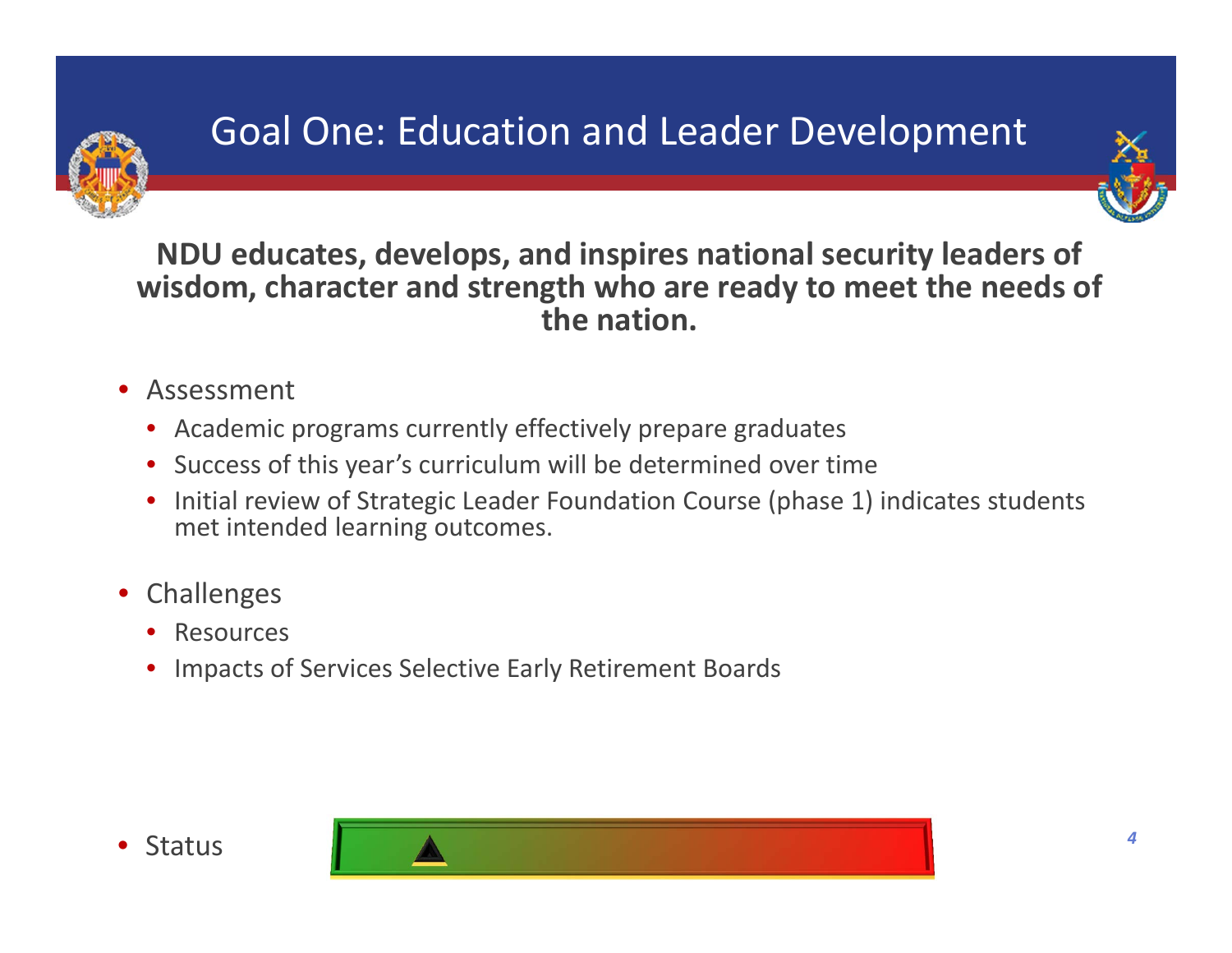# Goal Two: Scholarship



**NDU creates, preserves, and disseminates knowledge intrinsic to advanced joint education and leader development.**

- Assessment
	- Lack of time constrains the ability to focus on scholarship
	- NDU scholarship lacks visibility
	- Individual Strategic Research Papers support scholarship.
- Challenges
	- Resources
	- Need strategic communication strategy and plan



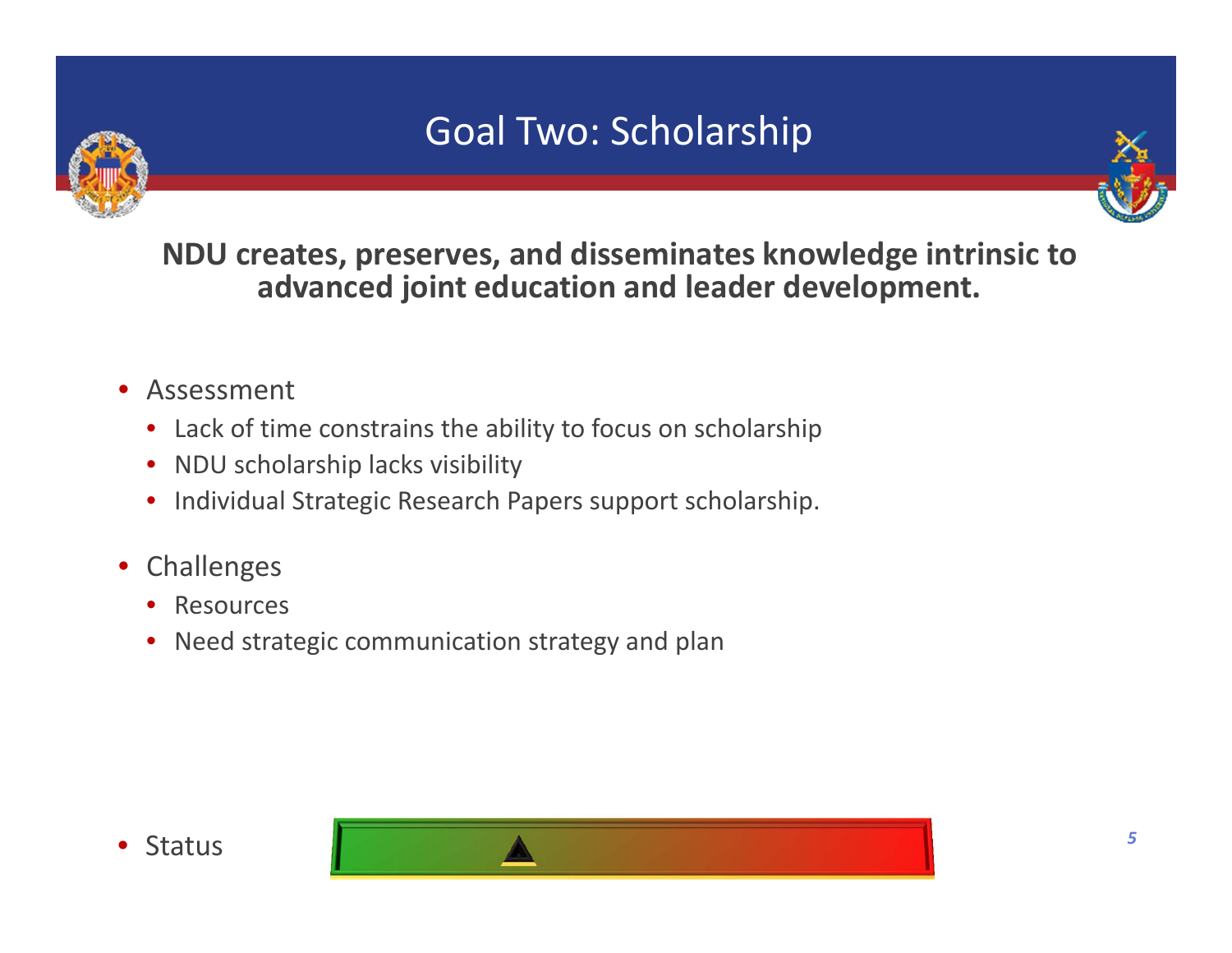

# Goal Three: Institutional Enablers



**NDU creates integrated solutions and services that support advanced joint education and focuses on customer service, collaboration, effectiveness, efficiency, innovation, and fiscal responsibility.**

- Assessment
	- Decision‐making, transparency and communication need improvement
	- Decisions on resources lack transparency, consistency, coherence, and congruence
	- NDU needs consistent, coherent, congruent, timely and equitable human resources policies, practices and procedures
	- NDU has moved to compliance and needs continued improvement in stable and consistent information technology infrastructure, systems, tools, service/support
- Challenges
	- Resource decreases in institutional enablers directly impact the quality of the academic programs, scholarship, and the institution.
	- Need to develop processes and written policies to support transparent, consistent, and coherent decisions
- 

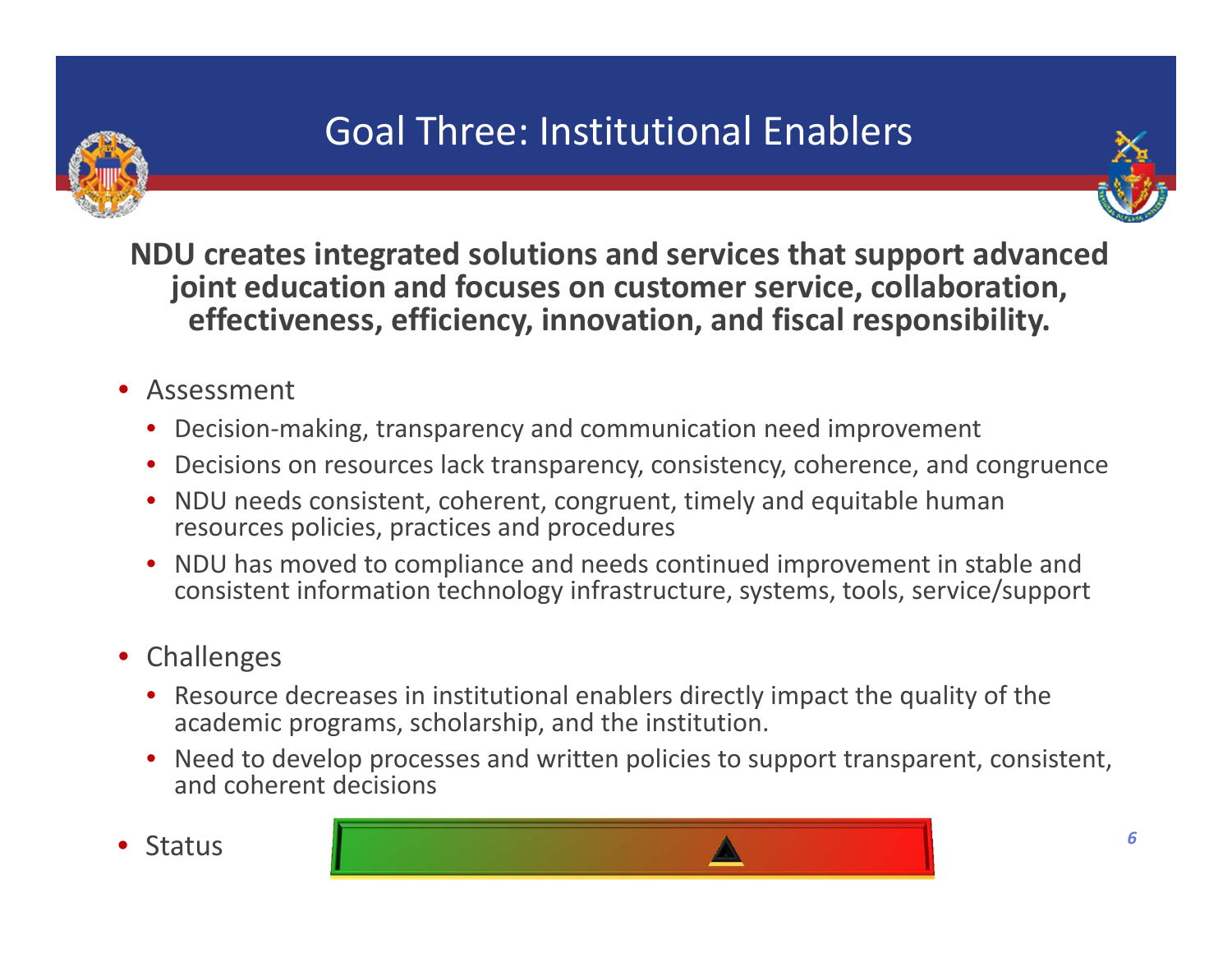

### Goal Four: University Improvement



**NDU evolves and reforms the processes, practices, structures, organization and culture to foster institutional collaboration and integration.**

- Assessment
	- Collaboration and integration dramatically improving
	- Trust issues persist
	- Need to improve planning and assessment
- Challenges
	- Need to promote an institutional environment and culture of trust and openness
	- Need planning and assessment to become part of the culture